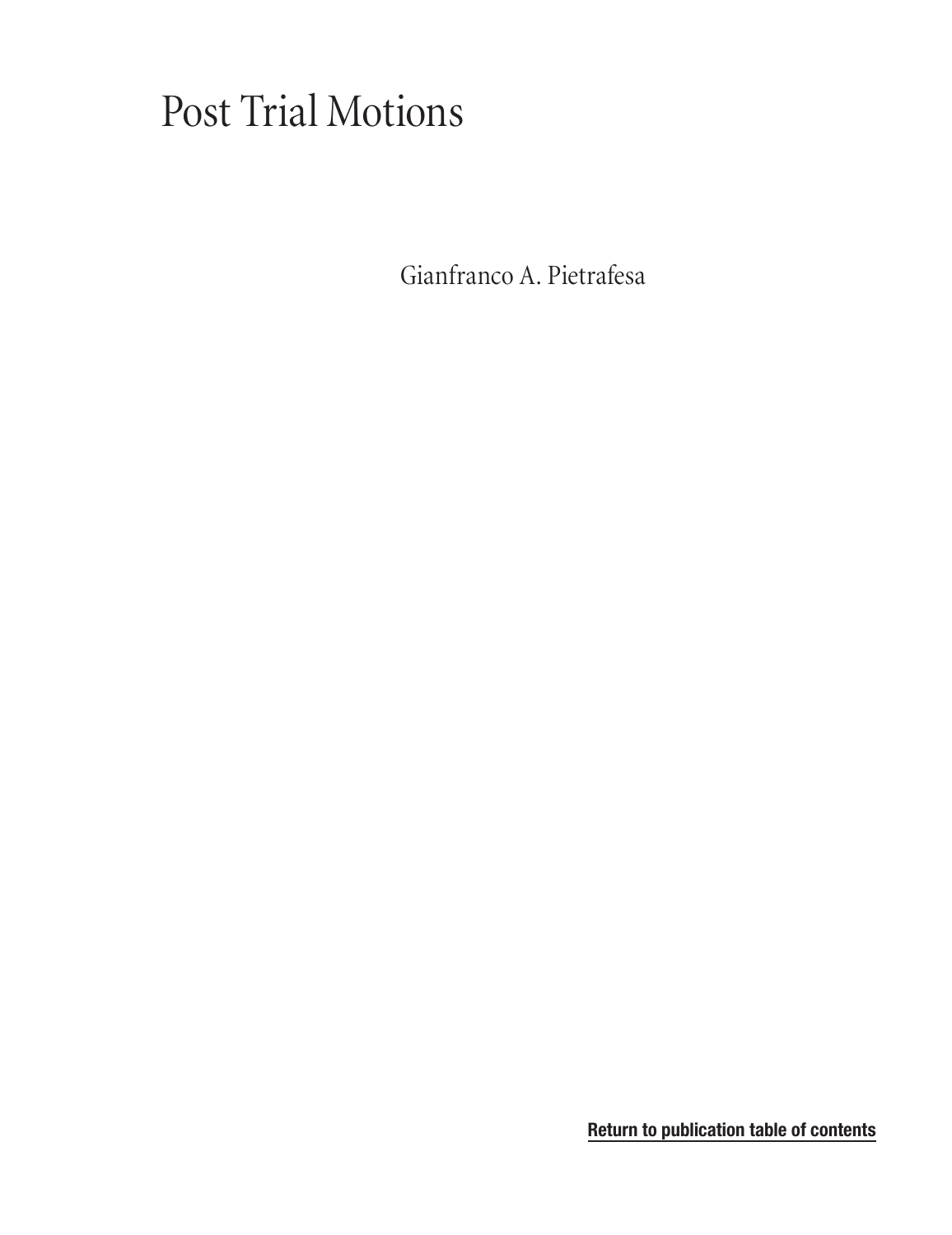<span id="page-1-0"></span>GIANFRANCO A. PIETRAFESA is a partner in the law firm of Lindabury, McCormick, Estabrook & Cooper, P.C., in Westfield, New Jersey, where he is a business lawyer and litigator. He is a member of numerous organizations, including DRI. He is a director of the New Jersey State Bar Association's Business Law Section and a contributing author to *New Jersey Federal Civil Procedure*. He has been selected by the *New Jersey Law Journal* as one of 40 young lawyers worth watching and is listed in *The Best Lawyers in America* in the area of corporate law. He can be reached at [gpietrafesa@lindabury.com](mailto:gpietrafesa@lindabury.com).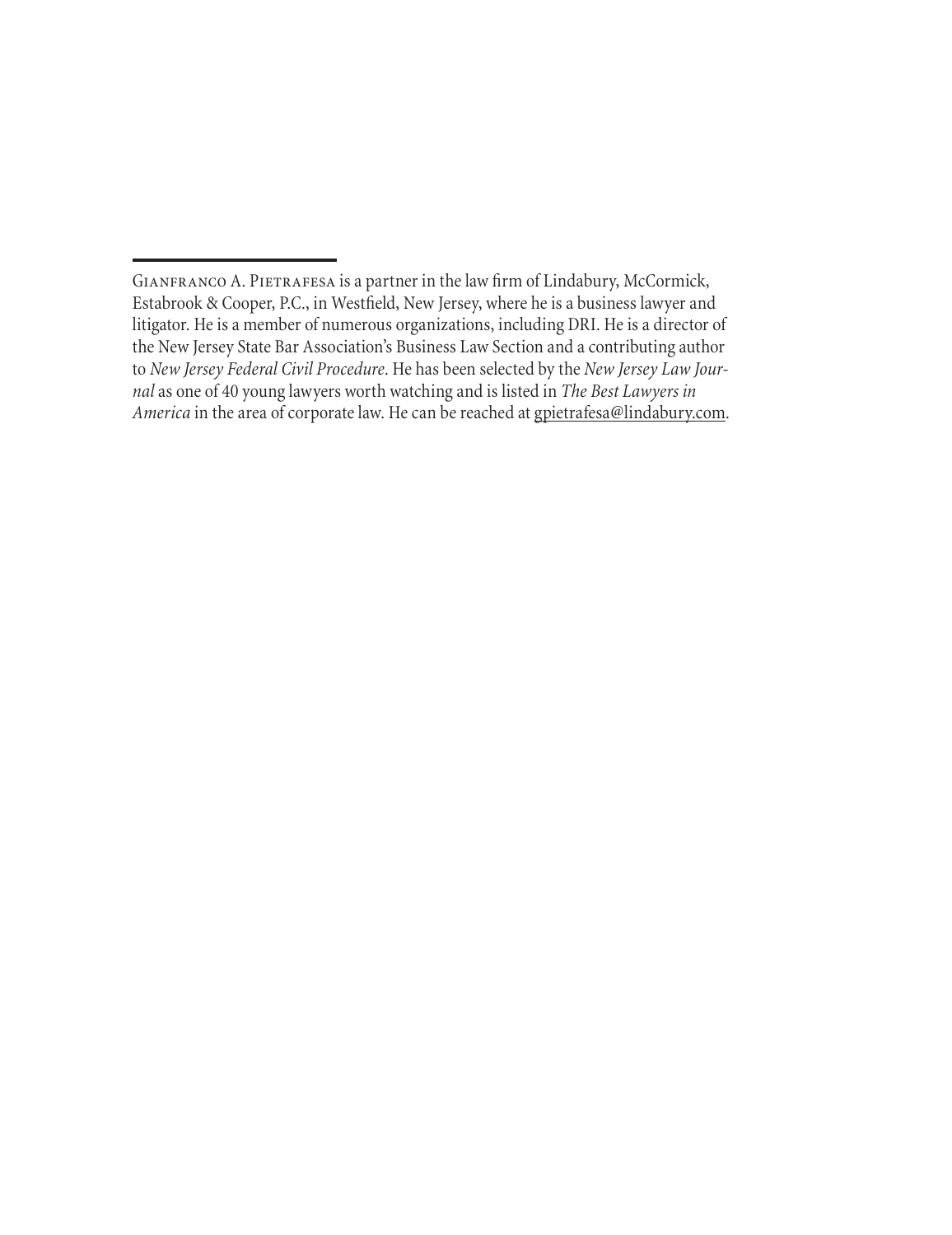# Post Trial Motions

## **Table of Contents**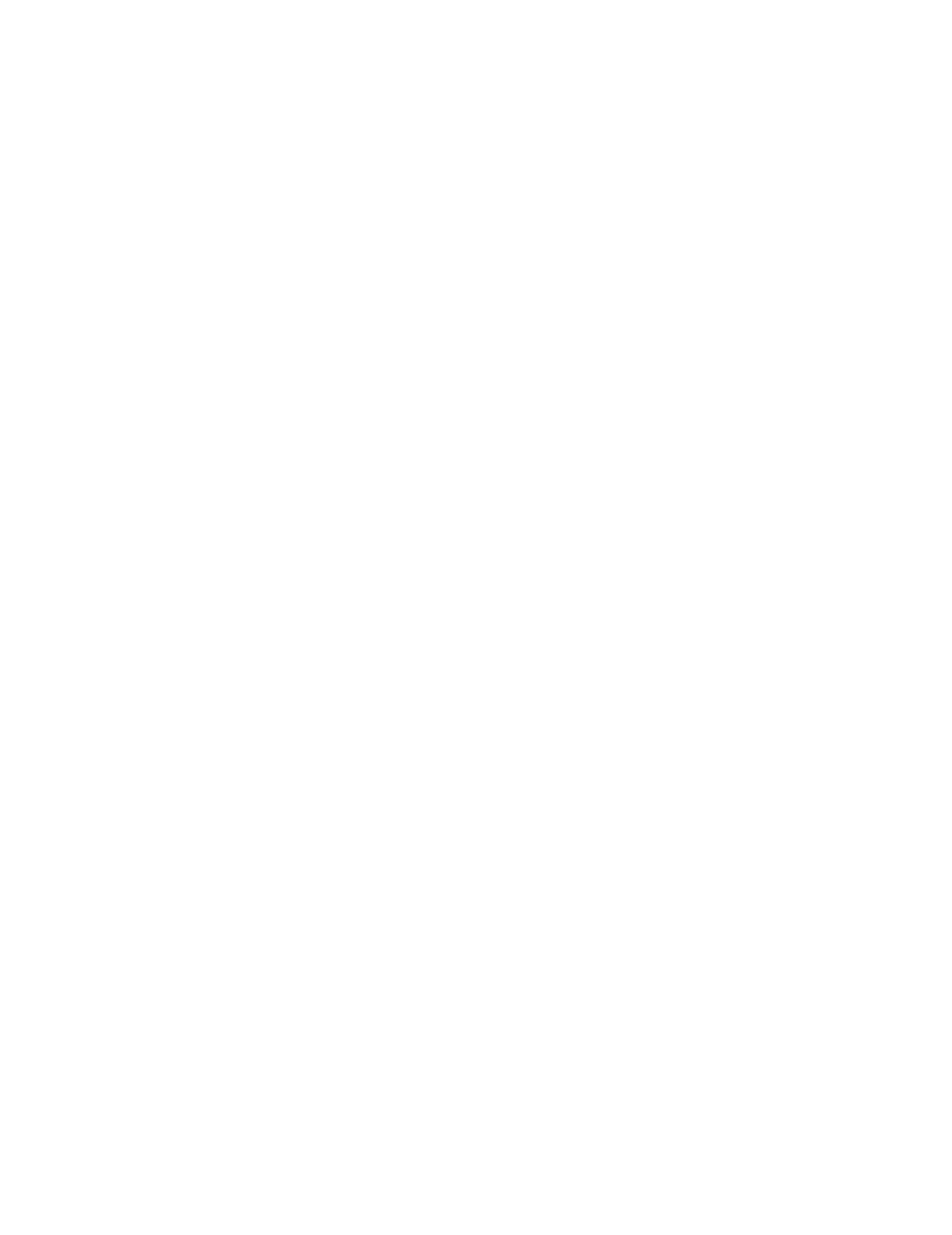## <span id="page-4-0"></span>Post Trial Motions

The trial is over, and sometimes things do not go quite as expected. As a result, a party not satisfied with the outcome of the trial may file a post trial motion. This chapter reviews the fundamentals of several common post trial motions; namely, 1) a motion for judgment as a matter of law, 2) a motion for a new trial, 3) a motion to alter or amend the judgment, and 4) a motion for relief from the judgment. This chapter is based on the Federal Rules of Civil Procedure in recognition of the fact that the federal rules are used nationwide, and therefore provide a convenient point of reference for all trial attorneys.<sup>1</sup>

## **Rule 50(b)—Judgment as a Matter of Law** *Grounds*

After a jury trial, a party dissatisfied with the jury's verdict (which is subsequently memorialized in the trial court's judgment) may request that the trial court enter a judgment in its favor, notwithstanding the jury's verdict, on the ground that the evidence at trial did not support the verdict. This is a motion for judgment as a matter of law after trial, made under Federal Rule of Civil Procedure 50(b). It is also known as a renewed motion for judgment as a matter of law, and was formerly known as both a motion for judgment

notwithstanding the verdict and for judgment n.o.v.<sup>2</sup>

The issue for the trial court on such a motion is not whether there is no evidence supporting the nonmoving party's case, but whether there is sufficient evidence for a reasonable jury to find in favor of the non-moving party.<sup>3</sup> The trial court views the evidence in the light most favorable to the non-moving party, and gives the non-moving party the benefit of all reasonable inferences that can be drawn from the evidence. In making its determination, the trial court does not weigh the evidence or consider the credibility of the witnesses. The trial court will grant the motion if the evidence is so one-sided that there can be only one conclusion reached by a reasonable jury.<sup>4</sup> The standard used by the trial court has been described as being similar to the standard used in motions for summary judgment.<sup>5</sup>

When presented with such a motion, the trial court has three options. It may deny the motion and let the judgment stand, grant the motion and enter the judgment requested by the moving party, or grant the motion but order a new trial instead of entering the requested judgment (regardless of whether the moving party requests a new trial).6

A party making such a motion may also, in the alternative, make a motion for a new trial under Fed-

<sup>1</sup> This chapter is intended as a concise and convenient summary of post trial motions. The trial attorney filing or opposing such motionsshould consult one or both of theleading multi-volumetexts on federal practice and procedure: *Federal Practice and Procedure* and *Moore's Federal Practice*. Both include a comprehensiveexplanation of post-trial motions and extensive references to case law and secondary authorities. One benefit of these texts is that they cite supporting case law from federal courts throughout the nation. The portions of these texts referenced in this chapter are 9A Charles Alan Wright and Arthur R. Miller, *Federal Practice and Procedure*, §§2521–2550 (Judgment as a Matter of Law); 11 Charles Alan Wright, Arthur R. Miller and Mary Kay Kane, *Federal Practice and Procedure*, §§2801–2821 (New Trials; Amendment of Judgments), and §§2851–2873 (Relief from Judgment or Order); 9 Martin H. Redish, *Moore's Federal Practice*, Chapter 50 (Judgment as a Matter of Law); 12 Martin H. Redish, *Moore's Federal Practice*, Chapter 59 (New Trials and Amendment of Judgments); and 12 Joseph T. McLaughlin and Thomas D. Rowe, Jr., *Moore's Federal Practice*, Chapter 60 (Relief from Judgment or Order). References to these texts will be shown as "Fed. Prac. & Pro." and "Moore's."

<sup>2</sup> 9A *Fed. Prac. & Pro.* §2521; 9 *Moore's* §50.03.

<sup>3</sup> *See* Fed. R. Civ. P. 50(a)(1). Notethat thestandards under Rule 50(a) and Rule 50(b) arethesame. *See Fed. Prac. & Pro.* §2524 & §2537.

<sup>4</sup> 9A *Fed. Prac. & Pro.* §2524. *See also id.* §§2527–2528.

<sup>&</sup>lt;sup>5</sup> 9A Fed. Prac. & Pro. §2532. See Rule 56(c); Matsushita Elec. Co. v. Zenith Radio, 475 U.S. 574 (1986); Anderson v. Liberty Lobby, Inc., 477 U.S. 242 (1986); Celotex Corp. v. Catrett, 477 U.S. 317 (1986).

<sup>6</sup> Fed. R. Civ. P. 50(b)(1). *See* 9A *Fed. Prac. & Pro.* §2538; 9 *Moore's* §50.50.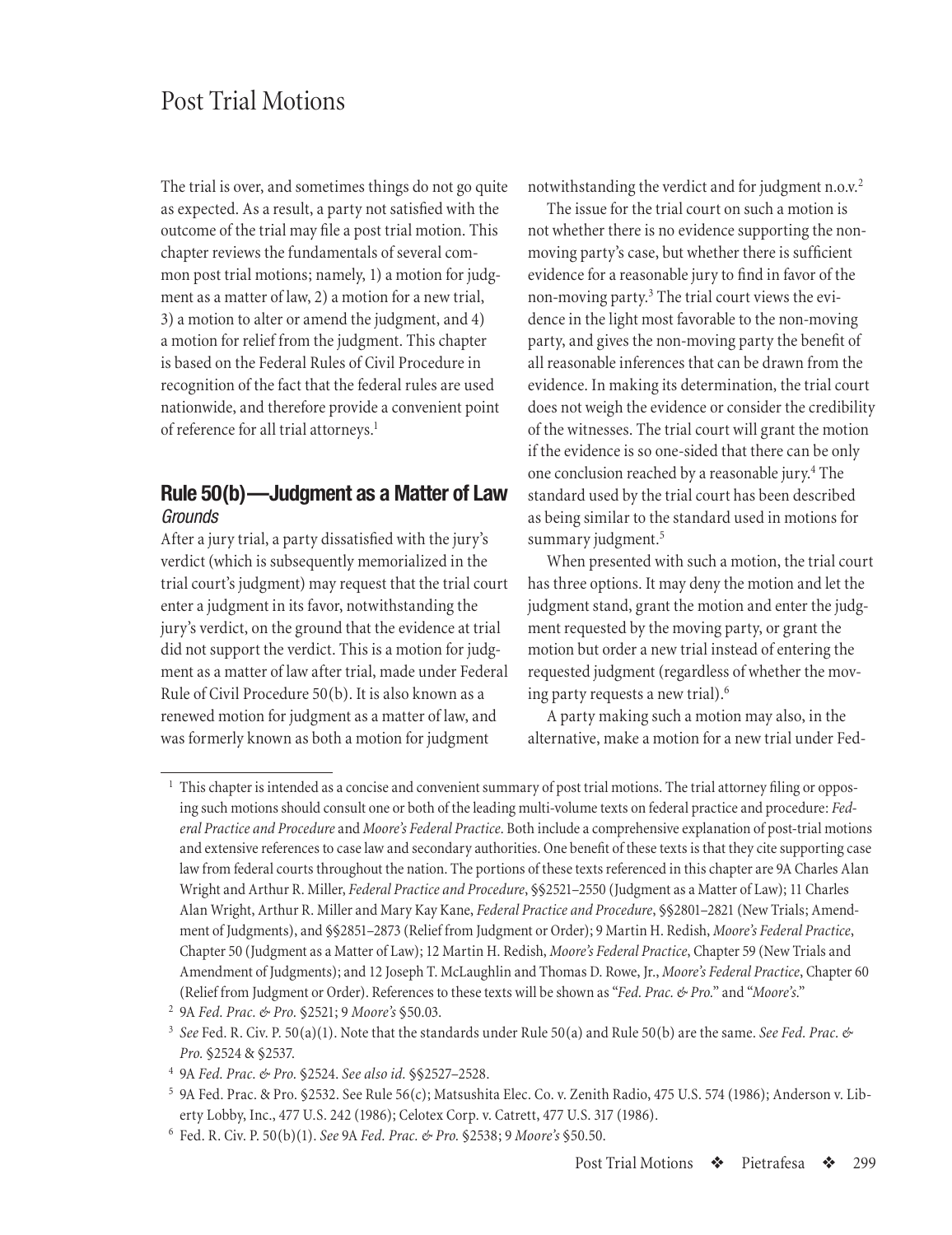<span id="page-5-0"></span>eral Rule of Civil Procedure 59(a).<sup>7</sup> If the trial court grants a motion for judgment as a matter of law, and a request for a new trial is made, the court must make a ruling on the motion for a new trial and explain its reasons for the ruling. However, in such a situation, the trial court's ruling on the new trial is conditional; that is, it becomes important only if the appellate court vacates or reverses the entry of judgment as a matter of law. If the court denies the motion for judgment as a matter of law, then it does not have to rule on the motion for a new trial.8

The standard on a motion for judgment as a matter of law is more stringent than that for a new trial. The reason is that a motion for judgment under Rule 50(b) involves the sufficiency of the evidence to support the verdict, while a motion for a new trial under Rule 59(a) on the ground that the verdict is against the weight of the evidence involves the exercise of the trial court's sound discretion. Thus, a trial court may set aside the verdict and order a new trial, but may not feel justified in entering judgment as a matter of law.<sup>9</sup>

## *Procedure*

## Time for Making Motion

A motion for judgment as a matter of law made after the trial under Federal Rule of Civil Procedure 50(b) must be filed within ten days after the *entry* of the judgment. This time period cannot be enlarged by the court or the parties.<sup>10</sup>

Only business days are counted; weekends and legal holidays are not.<sup>11</sup> The ten day period begins to run on the date that the clerk of the court enters the judgment on the civil docket, not on counsel's actual receipt of the judgment.<sup>12</sup>

#### Prerequisite for Making Motion

A party cannot make a motion after trial under Rule 50(b) unless it had previously made a motion for judgment as a matter of law under Rule 50(a) at any time prior to the verdict, which was formerly known as a motion for a directed verdict.<sup>13</sup> The basis of such a motion made after the trial is therefore limited to the grounds raised in a motion under Rule 50(a) made at the close of the evidence prior to the verdict. In other words, the grounds set forth in a motion under Rule 50(a) are preserved for the renewed motion under Rule 50(b).14 If a party makes a motion under Rule 50(b) but did not make a motion prior to the verdict under Rule 50(a), the motion may be heard by the court only if the non-moving party does not object to the failure to make the requisite prior motion. In such a situation, the prerequisite motion is deemed waived.<sup>15</sup>

### Effect on Time to Appeal

A motion that is filed within the ten day period under Rule 50(b) will toll the time to file an appeal, and the full time to appeal will begin to run upon the entry of an order disposing of the motion.16

## Subsequent Motion Practice

Note that if the trial court grants a motion for judgment as a matter of law under Rule 50(b), the nonmoving party (the party against whom a judgment has been entered as a result of the motion) may file a motion for a new trial under Rule 59(a) within ten days of the entry of the judgment as a matter of law.17 Motions for a new trial are reviewed in the next section.

14 9A *Fed. Prac. & Pro.* §2537; 9 *Moore's* §50.40.

16 Fed. R. App. P. 4(a)(4)(A). *See Moore's* §50.42.

17 Fed. R. Civ. P. 50(c)(2). *See* 9A *Fed. Prac. & Pro.* §2539; 9 *Moore's* §50.51.

<sup>7</sup> Fed. R. Civ. P. 50(b).

<sup>8</sup> Fed. R. Civ. P. 50(c)(1). *See* 9A *Fed. Prac. & Pro.* §2539; 9 *Moore's* §50.50[1] & [3].

<sup>9</sup> 9A *Fed. Prac. & Pro.* §2531; 9 *Moore's* §50.06[6][b] & §50.65.

<sup>10</sup> Fed. R. Civ. P. 50(b); Rule 6(b). *See* 9A *Fed. Prac. & Pro.* §2537; 9 *Moore's* §50.42.

 $11$  Fed. R. Civ. P.  $6(a)$ .

 $12$  Fed. R. Civ. P. 58(b)(1).

<sup>13 9</sup> *Moore's* §50.40. *See also* 12B *Federal Practice & Procedure: Civil Rules—2006 Quick Reference Guide*, at 786. This is why Rule 50(b) designates such a motion as a *renewed* motion for judgment as a matter of law.

<sup>15 9</sup> *Moore's* §50.40[4].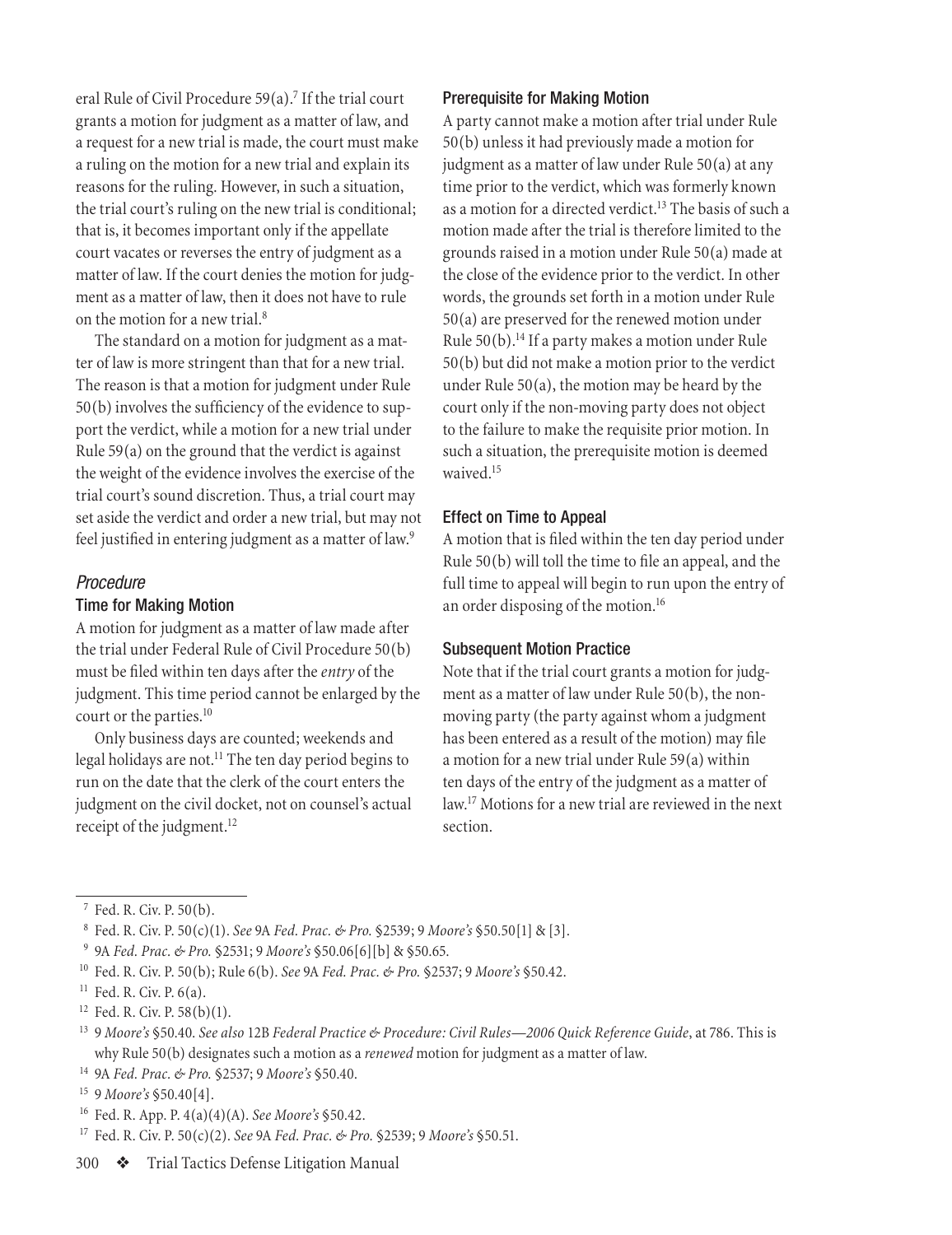## <span id="page-6-0"></span>**Rule 59(a)—Motion for New Trial** *Grounds* In General

A party may also make a motion for a new trial under Federal Rule of Civil Procedure 59(a), either alone or, as noted above, as an alternative to a renewed motion for judgment as a matter of law under Rule 50(b). There is no specific standard in Rule 59(a) for the trial court to use in deciding whether to grant or deny a motion for a new trial. Instead, the standard to be used will depend on the specific grounds in the motion requesting a new trial.<sup>18</sup>

Rule 59(a) provides that a trial court may grant a new trial for any of the reasons that new trials were granted under the common law. Generally, these grounds are:

- newly discovered evidence;
- verdict against the clear weight of the evidence;
- excessive or inadequate damages;
- prejudicial legal error, such as substantial error in the admission or exclusion of evidence or in giving instructions to jury; and
- prevent injustice.<sup>19</sup>

The trial court has broad discretion to grant or deny a new trial.<sup>20</sup> In considering such a motion, the trial court will generally deny the motion and uphold the jury verdict when there is a reasonable basis for the verdict. As a result, it can be said that there is a presumption favoring a jury's verdict and the trial court will review the record for evidence that could have reasonably led the jury to reach its verdict.<sup>21</sup>

*Partial New Trial.* A trial court is not required to grant a new trial on all issues and as to all parties. Rather, it has the discretion to grant a partial new trial on only some issues and only as to certain parties. The judgment will stand against the parties not affected by the grant of a partial new trial. $^{22}$ 

## Newly Discovered Evidence

A party may seek a new trial on the ground of newly discovered evidence. Although the courts differ on the language used, in general a party must show the following:

- the "new" evidence was discovered after the trial;
- the moving party did not discover, or was excusably ignorant of, the evidence at the time of trial;
- the use of due diligence could not have discovered the evidence;
- the evidence is material and admissible;
- if the evidence was considered at trial, it would have likely changed the outcome of the case; and
- the evidence is not merely cumulative or impeaching.<sup>23</sup>

## Verdict against Weight of Evidence

A party may also seek a new trial on the ground that the verdict is against the weight of the evidence. Here, the trial court must be convinced that the verdict is against the clear or great weight of the evidence. The trial court must consider and weigh all of the evidence, including conflicting testimony and the credibility of the witnesses. The trial court does not, however, substitute its own judgment and assessment of the credibility of the witnesses for that of the jury.24

The trial court has broad discretion in deciding whether to grant a new trial on such a ground. The court may grant a new trial, however, only if the verdict is against the weight of the evidence so as to constitute a miscarriage of justice. That is, when the verdict is against the clear or great weight of the evidence.<sup>25</sup>

Unlike a renewed motion for judgment as a matter of law under Rule 50(b), it is not necessary for a moving party to show that the evidence at trial is legally insufficient to support the verdict. Indeed, it has been noted that a court may grant a new trial even if the

- 20 11 Fed. Prac. & Pro. §2803.
- 21 12 *Moore's* §59.13[2][a].
- 22 Fed. R. Civ. P. 59(a); 12 *Moore's* §59.14.
- 23 12 *Moore's* §59.13[2][d]; 11 *Fed. Prac. & Pro.* §2808.
- 24 12 *Moore's* §59.13[2][f][iii].

<sup>18</sup> *See* Fed. R. Civ. P. 59(a). *See Moore's* §59.13[1].

<sup>19 12</sup> *Moore's* §59.13[1]; 11 *Fed. Prac. & Pro.* §2805.

<sup>25 12</sup> *Moore's* §59.13[2][f][iii]; 11 *Fed. Prac. & Pro.* §2806.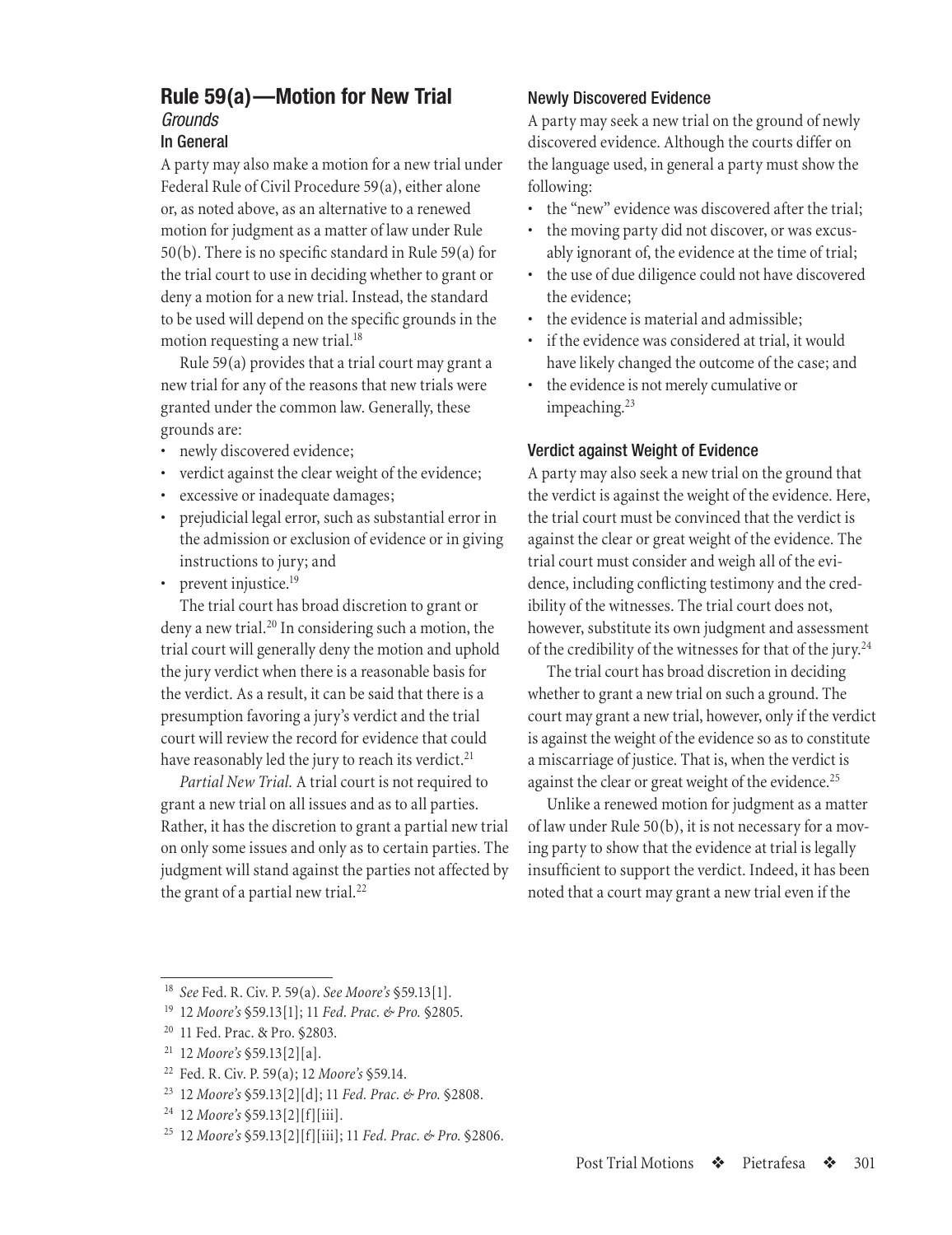verdict is supported by substantial evidence. However, in such a circumstance, the trial court makes the determination that the verdict is still against the clear or great weight of the evidence, even though the evidence is substantial.26

## Excessive Verdict

A party (usually the defendant) may request a new trial on the ground that the damages awarded in the jury verdict are excessive. When reviewing such a motion, the trial court weighs the evidence and uses its independent judgment to determine whether the verdict is against the clear weight of the evidence or whether the verdict results in a miscarriage of justice. The trial court may grant a full new trial or a partial new trial limited to the issue of damages.<sup>27</sup>

In the case of an excessive award of *punitive* damages, the trial court must consider the nature of the defendant's misconduct, the difference between the harm suffered by the plaintiff (*e.g.*, compensatory damages) and the award, and the difference between the award and the civil penalties authorized or imposed by law in similar cases.<sup>28</sup>

*Remittitur.* If a trial court determines that the award of damages is excessive, it may compel the party who prevailed at trial to choose between a new trial and a reduction of the award, which is known as a remittitur. Such a prevailing party must agree to accept a remittitur; otherwise, the court must grant a full or partial new trial.<sup>29</sup>

## Inadequate Verdict

A party (usually the plaintiff) may request a new trial on that ground that the damages awarded in the verdict are inadequate. If the court determines that the evidence does not support the verdict, it will grant a new trial.30

*Additur.* The court cannot offer an additur, meaning that it cannot offer the party prevailing at trial (in this case, usually the defendant) an additur (*i.e.*, an increase in the verdict) in exchange for denying a motion for a new trial. Additur has been held to be an unconstitutional infringement on a party's right to a trial by jury.<sup>31</sup>

## Prejudicial Legal Errors

A party can seek a new trial based on a *prejudicial* error; that is, an error affecting a party's substantive rights. If an error does not affect a party's substantive rights, then it will be disregarded as a harmless error under Rule 61.

*Errors by the Court.* As noted, a party may move for a new trial when there has been a prejudicial error of law. For example, when the trial court incorrectly charges the jury, and thereby affects the jury's deliberations by misleading or confusing the jury.32 In addition, the denial of a jury trial and the improper submission of an issue to, or the withdrawal of an issue from, the jury can serve as the basis for a new trial. Likewise, the improper admission of prejudicial evidence or the failure to admit highly probative evidence may be grounds for a new trial.<sup>33</sup>

*Misconduct of Counsel.* A party may be entitled to a new trial due to the misconduct of counsel that is prejudicial. In order to obtain a new trial on this ground, the party must have objected to the misconduct during the trial and the court must have failed to cure the misconduct through instructions to the jury. When considering a motion for a new trial based on counsel's misconduct, the trial court must consider whether it is reasonably probable that the verdict was influenced by the misconduct.<sup>34</sup>

By way of example, statements by counsel about other counsel, the parties, or the claims or defenses may be improper if there is no evidence to support the state-

<sup>26 12</sup> *Moore's* §59.13[2][f][iii][B]; 11 *Fed. Prac. & Pro.* §2806.

<sup>27 12</sup> *Moore's* §59.13[2][g][iii]; 11 *Fed. Prac. & Pro.* §2807.

<sup>28 12</sup> *Moore's* §59.13[2][g][iii][B].

<sup>29 12</sup> *Moore's* §59.13[2][g][iii]; 11 *Fed. Prac. & Pro.* §2815.

<sup>30 12</sup> *Moore's* §59.13[2][g][ii]; 11 *Fed. Prac. & Pro.* §2807.

<sup>31 12</sup> *Moore's* §59.13[2][g][ii]; 11 *Fed. Prac. & Pro.* §2816. *But see* 12 *Moore's* §59.13[2][g][ii][C] (noting somelimited continued use of additur).

<sup>32 12</sup> *Moore's* §59.13[2][b][i][B].

<sup>33 12</sup> *Moore's* §59.13[2][b][i][c].

<sup>34 12</sup> *Moore's* §59.13[2][c].

<sup>302</sup>  $\bullet$  Trial Tactics Defense Litigation Manual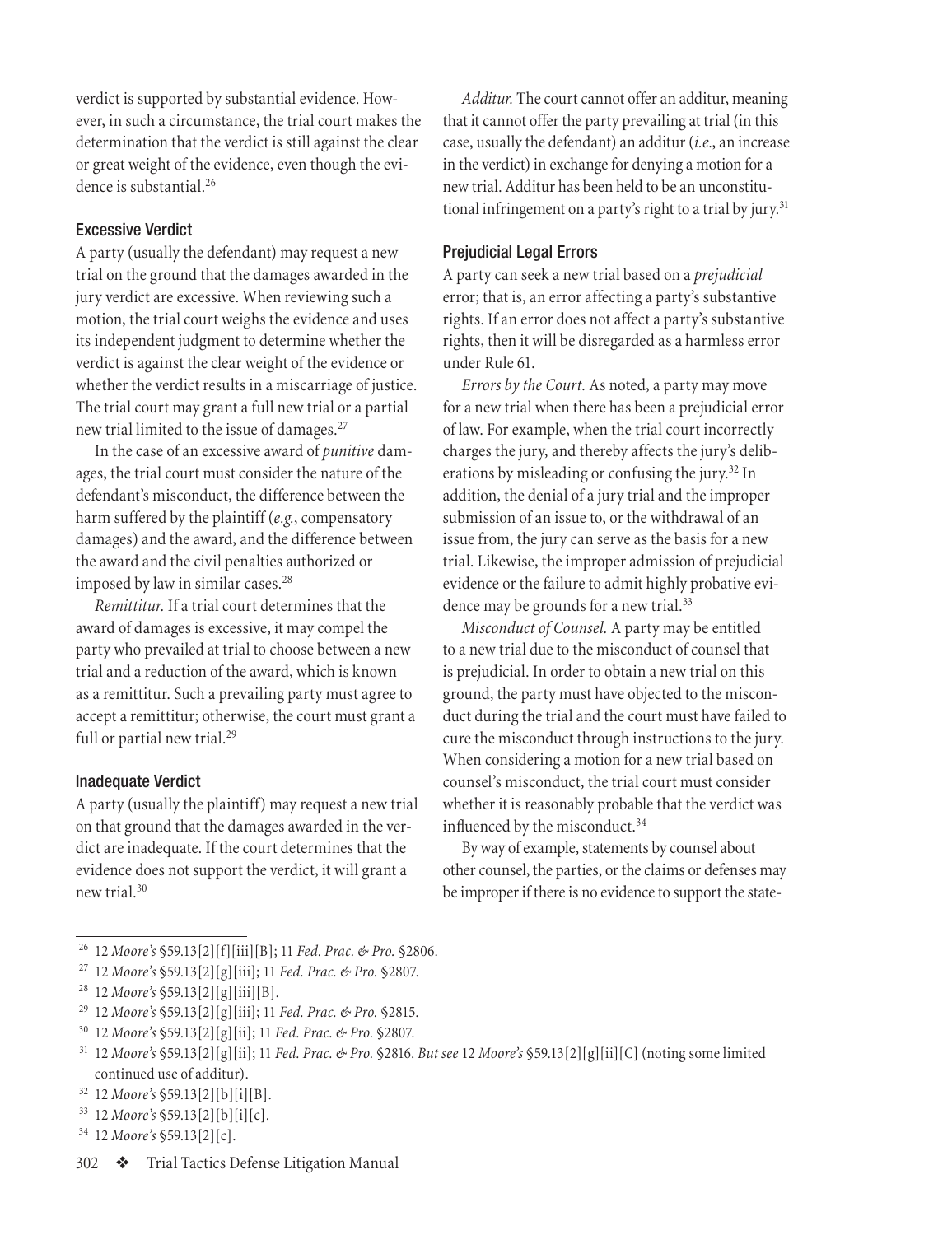<span id="page-8-0"></span>ments. As noted, the misconduct will be deemed prejudicial if it affects a party's substantive rights or prevents a claim from being fairly presented to and considered by the jury. For example, references to a defendant's wealth or insurance coverage are generally considered prejudicial, as they affect a party's substantial rights.<sup>35</sup>

## *Procedure*

#### Time for Making Motion

A party must file a motion for a new trial within ten days after the *entry* of judgment.<sup>36</sup> However, such a motion may even be filed prior to the entry of judgment. Like a motion under Rule 50(b), this ten day time period is mandatory and may not be extended by the court or the parties.<sup>37</sup> A party unable to move for a new trial within the ten days provided for under Rule 59(a) may seek a new trial under Rule 60(b).38

Only business days are counted; weekends and legal holidays are not.<sup>39</sup> The ten day period begins to run on the date that the clerk of the court enters the judgment on the docket, not on counsel's receipt of the judgment.<sup>40</sup>

## Effect on Time to Appeal

A motion for a new trial that is filed in a timely manner under Rule 59 tolls the time to file an appeal. The full time to appeal begins to run from the date of the entry of the order disposing of the motion.<sup>41</sup>

## **Rule 59(e)—Motion to Alter or Amend a Judgment**

## *Grounds*

A party may request the trial court to alter or amend

its judgment under Federal Rule of Civil Procedure 59(e). A motion for "reconsideration" falls within the rule. This rule allows the trial court to correct its own mistakes.42 Such a motion involves a trial court's reconsideration of a matter in its decision on the merits. Note that a party's request for prejudgment interest is a motion under Rule 59(e) but that a request for an award of attorney's fees is not.<sup>43</sup>

The court has broad discretion in determining whether to grant or deny such a motion. However, reconsideration of a judgment is an extraordinary remedy that is used sparingly.44

Although there are differences from court to court, there are several grounds recognized by the courts that warrant the alteration or amendment of a judgment:

- to reflect an interviewing change in the law since the entry of the judgment;
- due to the discovery of new evidence after the entry of the judgment;<sup>45</sup>
- to correct a clear error of law or of fact; and
- to prevent manifest injustice; that is, the existing judgment would cause or result in a manifest injustice.<sup>46</sup>

A Rule 59(e) motion may not be used to re-litigate a matter already decided by the court or to raise a new argument or present evidence that was available and could have been made or presented during the trial. Such a motion should not be made if a party merely disagrees with the trial court's decision. Rather, the party should file an appeal.47

### *Procedure*

## Time for Making Motion

A party must file a motion to alter or amend a judg-

<sup>35</sup> *See id.*

<sup>&</sup>lt;sup>36</sup> Fed. R. Civ. P. 59(b).

<sup>37</sup> Fed. R. Civ. P. 6(b). *See* 12 *Moore's* §59.11[1]; 11 *Fed. Prac. & Pro.* §2811.

<sup>38 12</sup> *Moore's* §59.11[4][b]. *See infra* for a discussion of motions under Rule 60(b).

<sup>&</sup>lt;sup>39</sup> Fed. R. Civ. P. 6(a).

<sup>40</sup> Fed. R. Civ. P. 58(b)(1). *See* 12 *Moore's* §59.11[3].

<sup>41</sup> Fed. R. App. P. 4(a)(4)(A). *See* 12 *Moore's* §59.12; 11 *Fed. Prac. & Pro.* §2812.

<sup>42 12</sup> *Moore's* §59.30[1]. *See generally* 11 *Fed. Prac. & Pro.* §2810.1.

<sup>43 12</sup> *Moore's* §59.30[2]. *See also* 12 *Moore's* §59.30[6].

<sup>44 12</sup> *Moore's* §59.30[4].

<sup>45</sup> *See* the discussion of "newly discovered evidence" under Fed. R. Civ. P. 59(a), *supra*.

<sup>46 12</sup> *Moore's* §59.30[5][a].

<sup>47 12</sup> *Moore's* §59.30[6].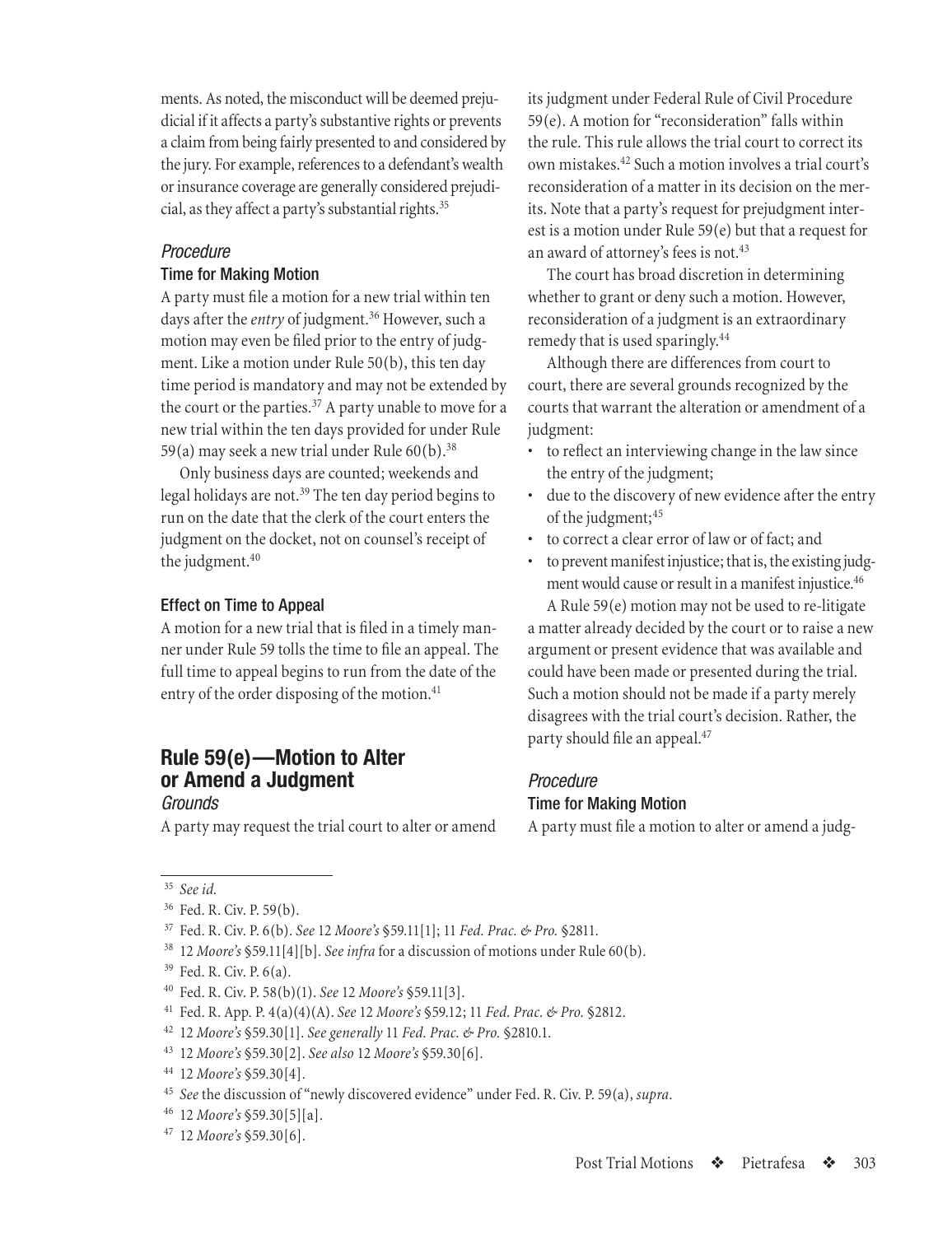<span id="page-9-0"></span>ment within ten days after the entry of the judgment.<sup>48</sup> The ten-day period begins to run on the date that the clerk of the court enters the judgment on the civil docket, not on counsel's receipt of the judgment.<sup>49</sup>

## Effect on Time to Appeal

A Rule 59(e) motion that is filed within ten days after the entry of judgment will toll the time to file an appeal. The full time to appeal begins to run from the date of the entry of the order disposing of the motion.<sup>50</sup>

## **Rule 60(b)—Relief from a Judgment or Order**

## *Grounds*

The motions reviewed so far are filed within the tenday period after the entry of judgment. There is, however, an opportunity to obtain some post trial relief even after this ten-day period by filing a motion under Federal Rule of Civil Procedure 60(b). The rule specifies a number of grounds for relief a judgment or order, and includes a catch-all category.

## Mistake, etc.

Rule 60(b)(i) provides that the court may relieve a party from a judgment due to "mistake, inadvertence, surprise, or excusable neglect." This ground typically involves an error made by a party or its attorney. Therefore, an intentional strategic decision, which may turn out to be erroneous, does not fall under Rule 60(b)(i).<sup>51</sup>

A party is not entitled to relief, however, simply due to inadvertence, incompetence, or ignorance of the law, unless it demonstrates the exercise of due diligence, meaning "excusable neglect." Whether conduct

constitutes "excusable neglect" is determined on a case-by-case basis.52 For example, routine carelessness, confusion about the court rules, or a misunderstanding about the consequences of a certain action does not constitute excusable neglect.<sup>53</sup>

The standard for relief under this rule is a demanding one. A party must demonstrate that the error did not result from its own culpable conduct. In addition, equitable factors are considered by the court, including any prejudice to the other party, the length of delay, the impact on the action, and the moving party's good faith.<sup>54</sup>

## Newly Discovered Evidence

A party may obtain relief from a judgment under Rule 60(b)(2) due to newly discovered evidence. The standard for relief under Rule 60(b)(2) is the same as the standard to obtain a new trial under Rule  $59(a)$ .<sup>55</sup>

## Fraud, etc.

A party may obtain relief from a judgment for the "fraud… misrepresentation, or other misconduct of an adverse party" under Rule 60(b)(3). For example, a party who discovers that its adversary tampered with trial witnesses may be entitled to relief from a judgment.<sup>56</sup> Under such a motion, a party must demonstrate that it had a meritorious claim and that the other party's conduct prevented it from making a full and fair presentation of its case at trial.<sup>57</sup>

## Void Judgment

Under Rule 60(b)(4), a party may be relieved of the judgment where the judgment is void. For example, where the court entering the judgment did not have

53 12B *Federal Practice & Procedure: Civil Rules—2006 Quick Reference Guide*, at 940.

- 57 12 *Moore's* §60.43[1][c]; 11 *Fed. Prac. & Pro.* §2860. *See also* 12B *Federal Practice & Procedure: Civil Rules—2006 Quick Reference Guide*, at 941–42.
- 304  $\bullet$  Trial Tactics Defense Litigation Manual

<sup>48</sup> Fed. R. Civ. P. 50(e). *See* 12 *Moore's* §59.30[7] & §59.31; 11 *Fed. Prac. & Pro.* §2817.

<sup>49</sup> Fed. R. Civ. P. 58(a)(1). *See* 12 *Moore's* §59.31[5].

<sup>50 12</sup> *Moore's* §59.32[2]; 11 *Fed. Prac. & Pro.* §2817.

<sup>51 12</sup> *Moore's* §60.41; 11 *Fed. Prac. & Pro.* §2858.

<sup>52 12</sup> *Moore's* §60.41[1][a], *citing* Pioneer Inv. Serv. Co. v. Brunswick Assoc. Ltd. Partnership, 507 U.S. 380, 387–389, 113 S.Ct. 1489, 123 L.Ed. 74 (1993) (discussing the meaning of theterm "excusable neglect").

<sup>54</sup> *See id.*

<sup>55 12</sup> *Moore's* §60.42; 11 *Fed. Prac. & Pro.* §2859. *See also* 12B *Federal Practice & Procedure: Civil Rules—2006 Quick Reference Guide*, at 941.

<sup>56 12</sup> *Moore's* §60.43[1][a].